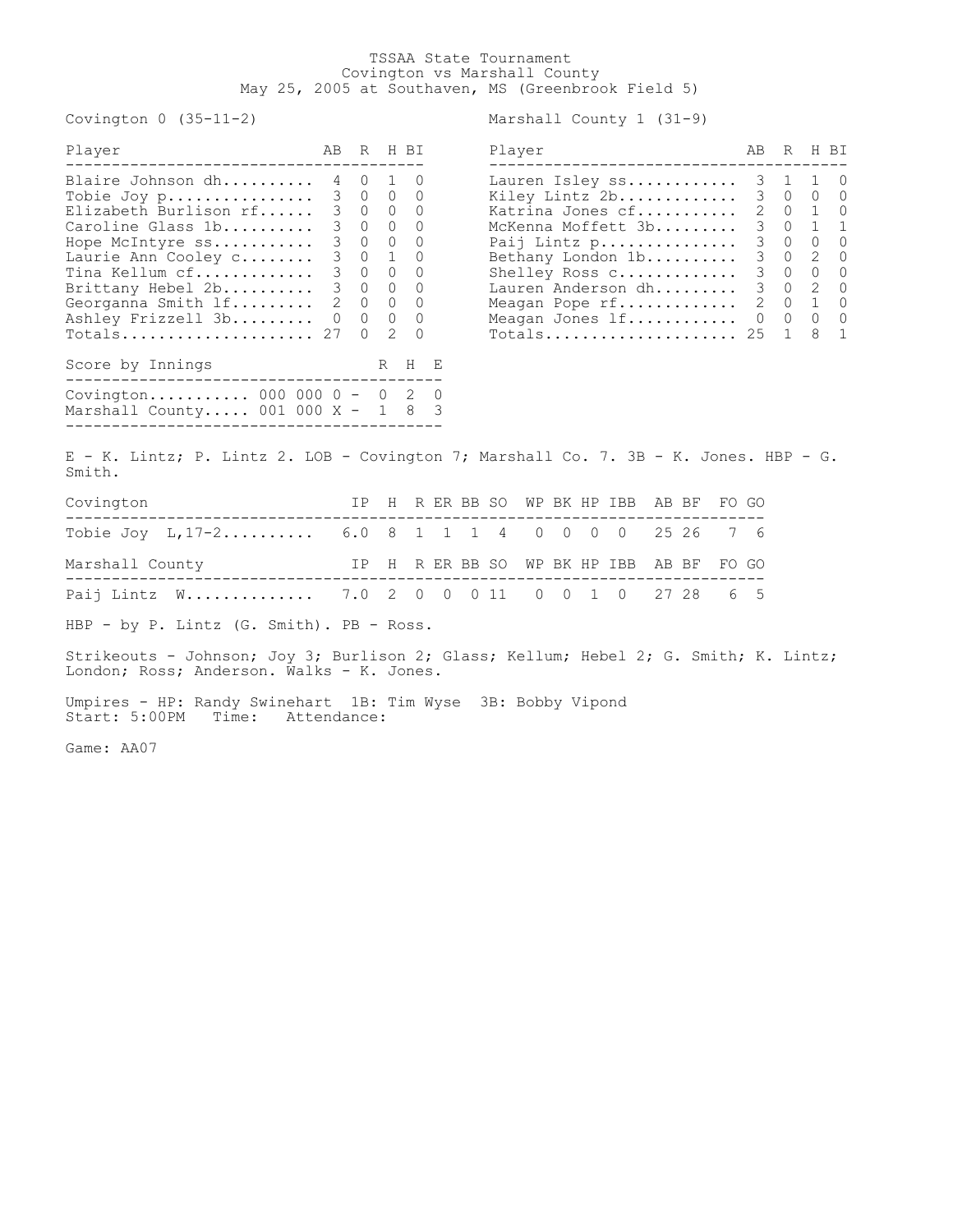## TSSAA State Tournament Covington vs Marshall County May 25, 2005 at Southaven, MS (Greenbrook Field 5)

Covington 0 (35-11-2)

| Player                                                                                                                                                                                                                                                                                                                   | AB                                                        | R                                                                                                                                                                                                                                                                          |                  |                                                                                                                                          |                                  |                                   | H RBI BB SO PO                                                                                                                                                                                                                                                  |                                                                       | A LOB                                                                           |  |  |
|--------------------------------------------------------------------------------------------------------------------------------------------------------------------------------------------------------------------------------------------------------------------------------------------------------------------------|-----------------------------------------------------------|----------------------------------------------------------------------------------------------------------------------------------------------------------------------------------------------------------------------------------------------------------------------------|------------------|------------------------------------------------------------------------------------------------------------------------------------------|----------------------------------|-----------------------------------|-----------------------------------------------------------------------------------------------------------------------------------------------------------------------------------------------------------------------------------------------------------------|-----------------------------------------------------------------------|---------------------------------------------------------------------------------|--|--|
| -------------------------<br>Blaire Johnson dh<br>Tobie Joy p<br>Elizabeth Burlison rf<br>Caroline Glass 1b<br>Hope McIntyre ss<br>Laurie Ann Cooley c<br>$\texttt{ Tina}$ Kellum $\texttt{cf} \dots \dots \dots$<br>Brittany Hebel 2b<br>Georganna Smith lf<br>Ashley Frizzell 3b<br>Totals<br>Marshall County 1 (31–9) | 4<br>3<br>3<br>3<br>$\mathsf 3$<br>3<br>3<br>2<br>0<br>27 | $\circ$<br>$0\quad 0$<br>$0\quad 0$<br>$0\quad 0$<br>$0\quad 0$<br>$\circ$<br>$0\quad 0$<br>$\begin{matrix}0&0\end{matrix}$<br>$\overline{0}$<br>$\Omega$                                                                                                                  | 1<br>1<br>0<br>2 | 0<br>$\circ$<br>$\overline{0}$<br>$\overline{0}$<br>$\overline{0}$<br>$\circ$<br>$\overline{0}$<br>$\overline{0}$<br>$\circ$<br>$\Omega$ |                                  | $0\quad 1$<br>$0\quad 0$<br>01118 | -----------<br>$\overline{0}$<br>$0 \t3 \t1$<br>$0\qquad 2\qquad 0\qquad 0$<br>$0 \t1 \t6 \t0$<br>$0 \quad 0 \quad 2 \quad 3$<br>$0 \quad 0 \quad 4 \quad 0$<br>$0 \quad 1 \quad 2 \quad 0$<br>3 0 0 0 0 2 2 0<br>$0 \quad 1 \quad 0 \quad 0$<br>$\overline{1}$ | 0<br>1<br>0<br>4                                                      | 0<br>0<br>0<br>6<br>0<br>$\circ$<br>1<br>0<br>$\circ$<br>0<br>7                 |  |  |
| Player                                                                                                                                                                                                                                                                                                                   | AB                                                        |                                                                                                                                                                                                                                                                            |                  |                                                                                                                                          |                                  |                                   |                                                                                                                                                                                                                                                                 |                                                                       | R H RBI BB SO PO A LOB                                                          |  |  |
| Lauren Isley ss<br>Kiley Lintz 2b<br>Katrina Jones cf<br>McKenna Moffett 3b<br>Paij Lintz p<br>Bethany London 1b<br>Shelley Ross C<br>Lauren Anderson dh<br>Meagan Pope rf<br>Meagan Jones lf<br>Score by Innings<br>-------------------------<br>Covington 000 000 0 - 0<br>Marshall County $001 000 X - 1 8$           | 3<br>3<br>2<br>$3 -$<br>3<br>3                            | 1<br>$\begin{matrix} 0 & 0 & 0 \end{matrix}$<br>$0$ 1 0<br>$0 \quad 1 \quad 1$<br>$\begin{matrix} 0 & 0 & 0 \end{matrix}$<br>3 0 2 0<br>$\begin{matrix} 0 & 0 & 0 \end{matrix}$<br>$3 \quad 0 \quad 2$<br>$2 \quad 0 \quad 1 \quad 0$<br>$0\quad 0\quad 0$<br>$\mathbf{1}$ | 1<br>8           | 0<br>$\overline{0}$<br>$\overline{0}$<br>$\mathbf{1}$<br>R H<br>2                                                                        | 0<br>$\mathbf{1}$<br>Е<br>0<br>3 | $\circ$<br>$0\qquad 1\qquad 0$    | 1<br>1 0 0<br>$0\quad 0\quad 0$<br>0 0 0 1<br>$0$ 1 6<br>$0$ 1 11<br>$0\qquad 1\qquad 0\qquad 0$<br>$0 \quad 0 \quad 2 \quad 0$<br>$0 \quad 0 \quad 1$<br>4 21                                                                                                  | 2<br>0<br>0<br>$2^{\circ}$<br>$\circ$<br>$\circ$<br>$\mathbf{0}$<br>5 | 2<br>0<br>0<br>1<br>2<br>0<br>$\circ$<br>$\mathbf 1$<br>$\circ$<br>$\circ$<br>7 |  |  |
| E – K. Lintz; P. Lintz 2. LOB – Covington 7; Marshall Co. 7. 3B – K. Jones.                                                                                                                                                                                                                                              |                                                           |                                                                                                                                                                                                                                                                            |                  |                                                                                                                                          |                                  |                                   |                                                                                                                                                                                                                                                                 |                                                                       |                                                                                 |  |  |
| HBP - G. Smith.                                                                                                                                                                                                                                                                                                          |                                                           |                                                                                                                                                                                                                                                                            |                  |                                                                                                                                          |                                  |                                   |                                                                                                                                                                                                                                                                 |                                                                       |                                                                                 |  |  |
| Covington                                                                                                                                                                                                                                                                                                                | IP H R ER BB SO AB BF                                     |                                                                                                                                                                                                                                                                            |                  |                                                                                                                                          |                                  |                                   |                                                                                                                                                                                                                                                                 |                                                                       |                                                                                 |  |  |
| Tobie $Joy$ $6.0$ 8                                                                                                                                                                                                                                                                                                      |                                                           | $\mathbf{1}$                                                                                                                                                                                                                                                               |                  | 1 1 4 25 26                                                                                                                              |                                  |                                   |                                                                                                                                                                                                                                                                 |                                                                       |                                                                                 |  |  |
| Marshall County                                                                                                                                                                                                                                                                                                          | IP H R ER BB SO AB BF                                     |                                                                                                                                                                                                                                                                            |                  |                                                                                                                                          |                                  |                                   |                                                                                                                                                                                                                                                                 |                                                                       |                                                                                 |  |  |
| Paij Lintz 7.0 2 0 0 0 11 27 28                                                                                                                                                                                                                                                                                          |                                                           |                                                                                                                                                                                                                                                                            |                  |                                                                                                                                          |                                  |                                   |                                                                                                                                                                                                                                                                 |                                                                       |                                                                                 |  |  |
| Win - P. Lintz. Loss - Joy. Save - None.<br>HBP - by P. Lintz (G. Smith). PB - Ross.<br>Umpires - HP: Randy Swinehart  1B: Tim Wyse  3B: Bobby Vipond<br>Start: 5:00PM<br>Time: Attendance:<br>Game: AA07                                                                                                                |                                                           |                                                                                                                                                                                                                                                                            |                  |                                                                                                                                          |                                  |                                   |                                                                                                                                                                                                                                                                 |                                                                       |                                                                                 |  |  |